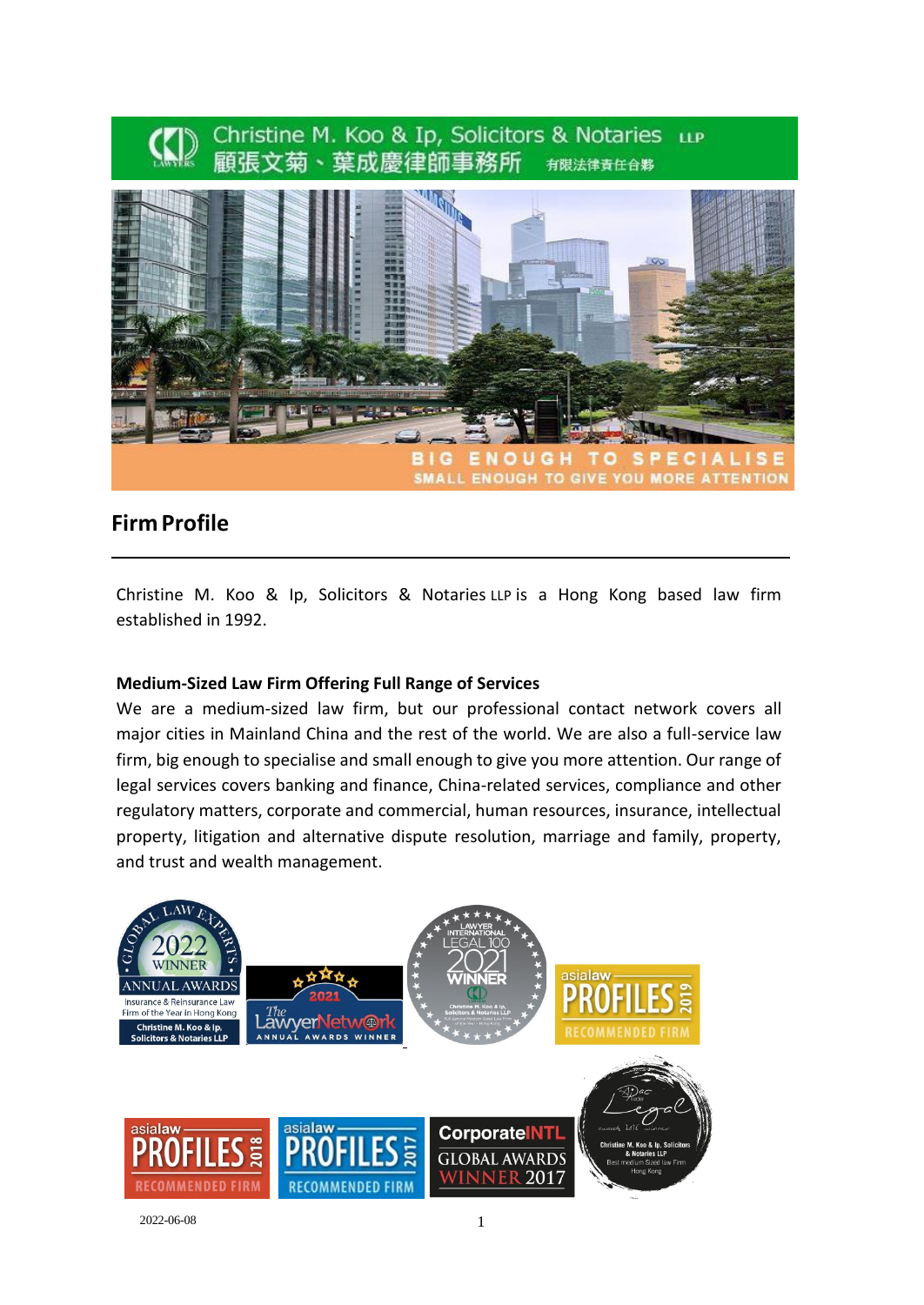

## **Representing a Broad Range of Clients**

Besides acting for Fortune 500 large companies, medium and small enterprises, societies and individuals, we also represent the Government and various bodies of the Hong Kong Special Administrative Region, including the Hong Kong Mortgage Corporation Limited (HKMC), the Lands Department and the Employee Retraining Board.

## **Familiar with Clients' Business**

We are familiar with the business of our clients and familiar with international business practice. Clients invite our lawyers to give in-house talks, and many institutions invite our lawyers to give talks in Hong Kong, Mainland China and overseas.

## **Multiple Qualifications and Disciplines**

Besides being qualified to practice in Hong Kong, many of our professional team members also hold overseas practice qualifications, for example, practice qualifications for England, Australia, Singapore and Canada, and possess other professional qualifications such as the qualification of China-Appointed Attesting Officer, Notary Public of Hong Kong, Accredited Mediator of the Hong Kong Mediation Council, Fellow of the Chartered Institute of Arbitrators and, Associate of the Hong Kong Institute of Bankers.

# **LegalServices**

## **Banking & Finance**

- Structured Loans
- Secured Loans
- Guarantees
- Enforcement of Loans and Security Documents
- Due Diligence on Loans
- Application for SFC Licences
- Advice on Securities
- Investment Products
- Unit Trusts, Mutual Funds, Guaranteed Funds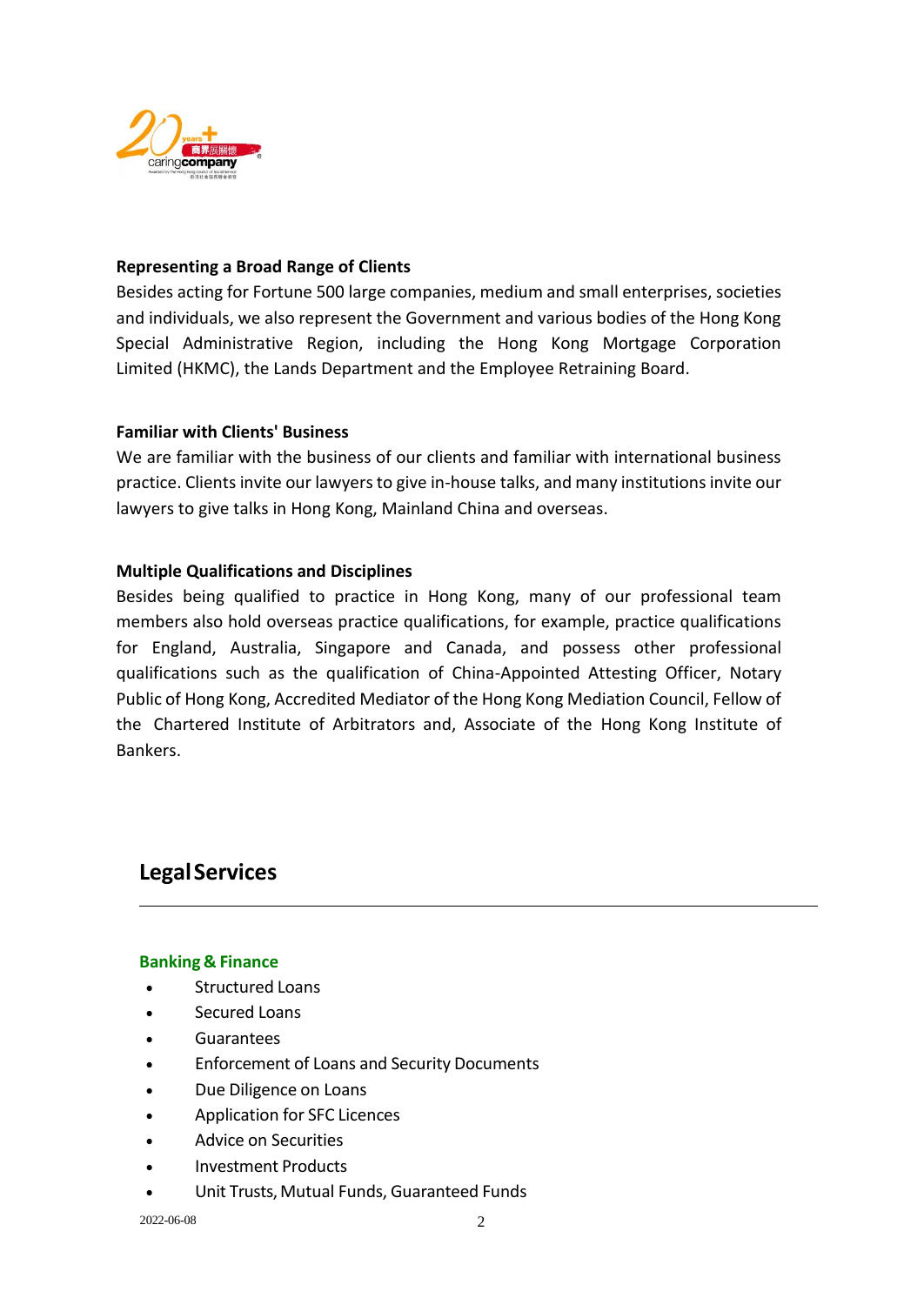#### **China-Related Services**

- IPO of Companies with PRC Background
- Wealth Management for PRC Clients
- China Attesting Services

## **Compliance & Other Regulatory Matters**

Contentious and non-contentious financial services and securities regulatory matters and other regulatory matters, including compliance matters; confidential investigations; disciplinary proceedings; insider dealing and market misconduct inquiries, construction, commercial, financial services and securities related criminal matters; dealing with Authorities such as:

- The Insurance Authority (IA)
- Securities and Futures Commission (SFC)
- Hong Kong Exchanges and Clearing Limited (HKEx)
- Independent Commission Against Corruption (ICAC)
- Commercial Crime Bureau (CCB)

## **Corporate & Commercial**

- Setting up of Companies
- Merger and Acquisition
- Company Restructuring
- CorporateGovernance
- Main Board Listing and GEM Board Listing
	- Huarchi Global Group Holdings Limited (Stock Code: 2296) We acted for the Issuer. The Issuer was listed on the Main Board on SEHK in 2019
	- Orange Tour Cultural Holding Limited (Stock Code: 8627) We acted for the Issuer. The Issuer was listed on the GEM Board on SEHK in 2019
	- Ausupreme International Holdings Limited (Stock Code: 2031) We acted for the Issuer. The Issuer was listed on the Main Board on SEHK in 2016
	- Zhejiang Chang'an Renheng Technology Company Limited (Stock Code: 8139) We acted for the Sponsor. The Issuer was listed on the GEM Board on SEHK in 2015
	- New Concepts Holdings Limited (Stock Code: 2221) We acted for the Issuer. The Issuer was listed on the Main Board on SEHK in 2014 Public Offering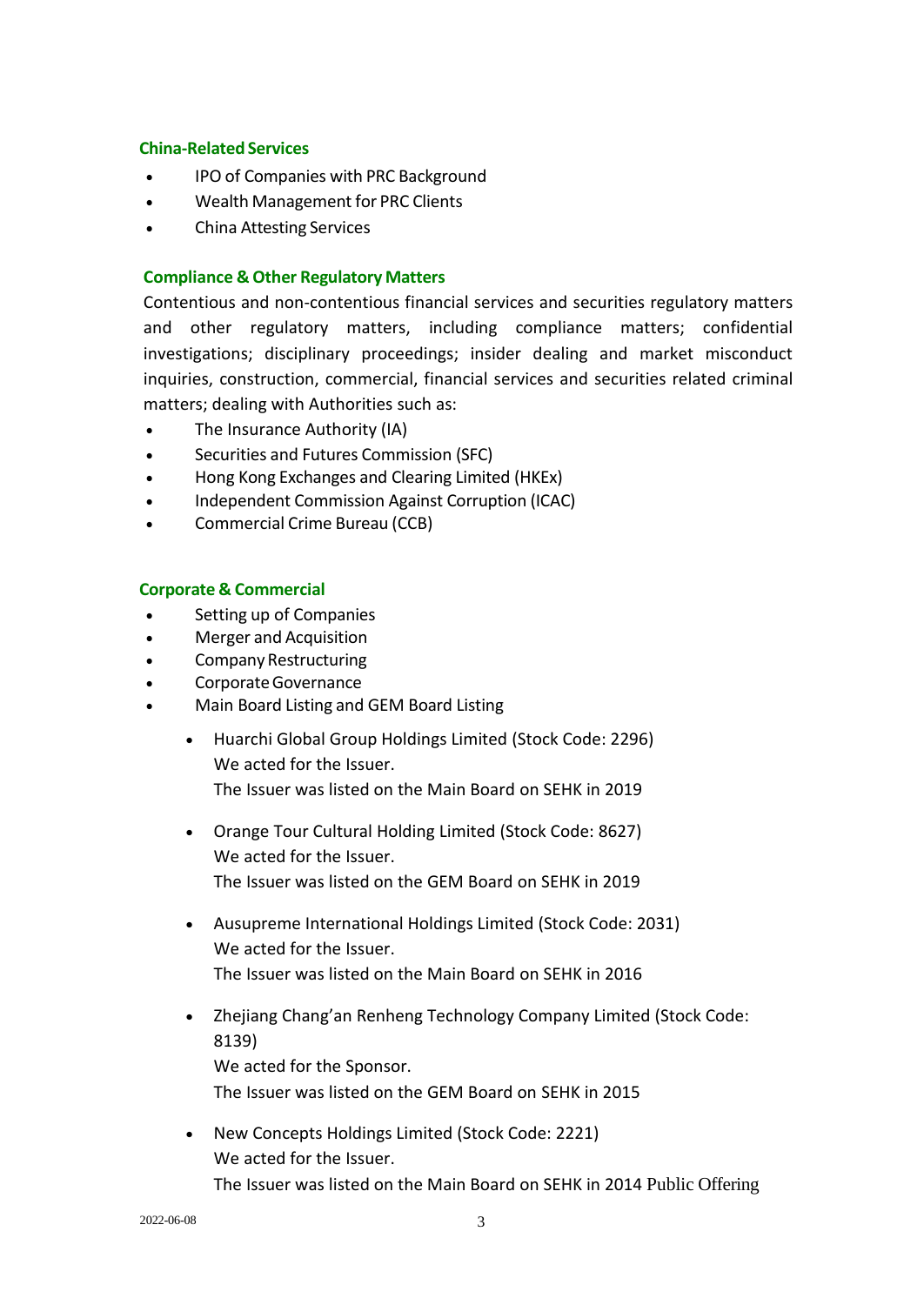- Private Placement
- Venture Capital and Private Equity
- Antitrust, Competition Law
- Trading and Distribution Agreements
- Construction Contracts

#### **Human Resources**

- Employment and Dismissal
- **Executive Employment Contracts**
- Application for Work Visas and Residence Visas
- Cross-Border Employment Issues
- Personal Data Privacy
- Anti-Discrimination Laws
- Employment Law Issues Arising out of Business Transfer or Restructuring
- Labour Disputes
- Mandatory Provident Fund Schemes(MPF schemes)
- Schemes under the Occupational Retirement Schemes Ordinance (ORSO schemes)
- Other Retirement Schemes

#### **Insurance**

- Application for Insurance Licence in Hong Kong and Mainland China
- Acquisition and Merger of Insurance Companies
- Insurance Policy Drafting and Structuring
- Assignment and Transfer of Insurance Policies
- **Insurance Claims**

## **Intellectual Property**

- Registration of Patents and Trademarks
- Copyright
- Injunctions
- Disputes on Patents and Trademarks

## **Litigation & Alternative Dispute Resolution**

- Contract Disputes
- Shareholders Disputes
- Real Estate and Leasing Disputes, Adverse Possession
- Construction Disputes
- International Trade, Logistics and Sale of Goods Disputes
- Debt Recovery, Bankruptcy and Winding-Up
- Tort
- Defamation
- Personal Injuries
- Matrimonial Disputes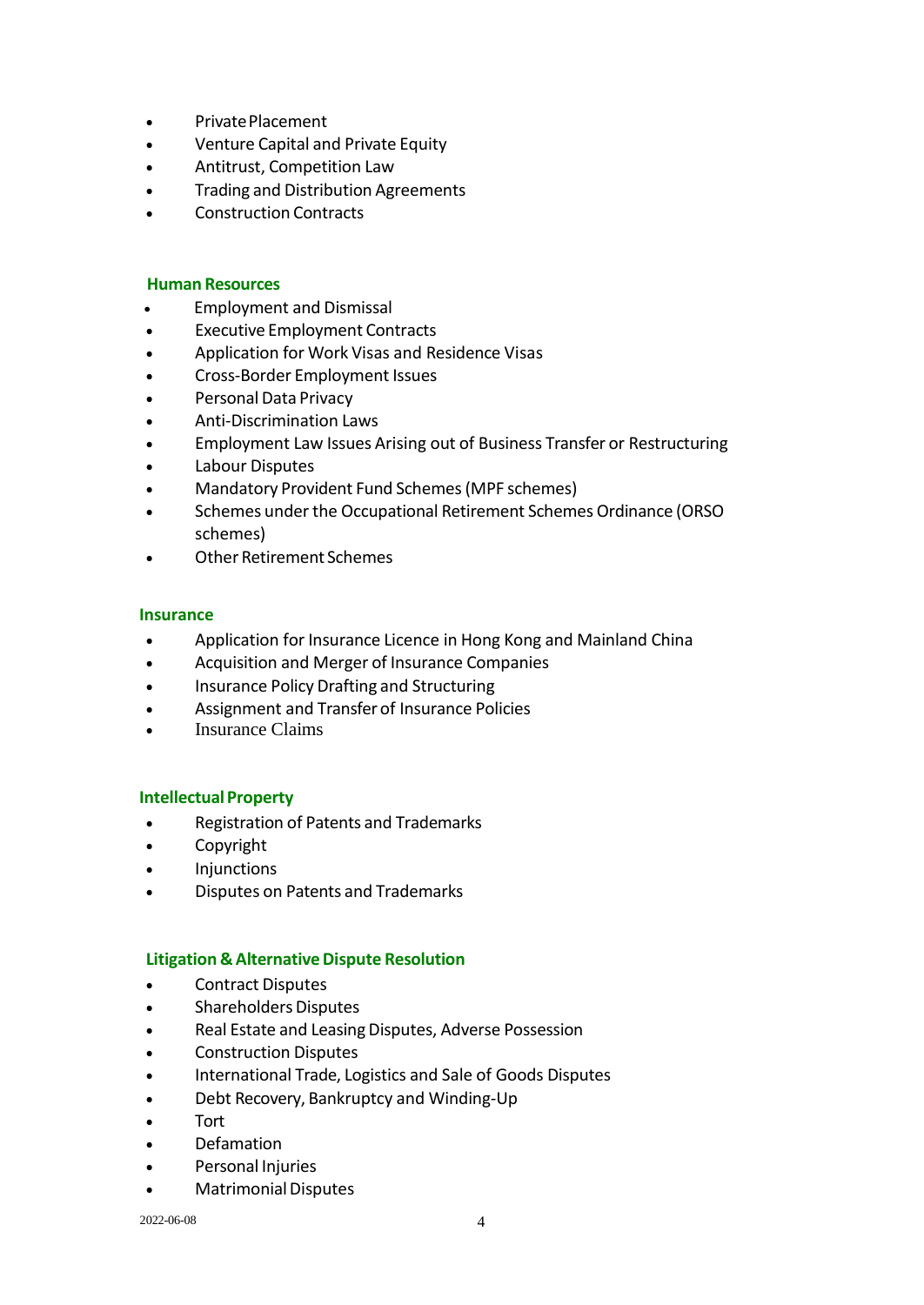- Probate Litigation
- Arbitration and Mediation
- Enforcement of Judgments and Arbitral Awards

#### **Marriage & Family**

- Service of Civil Celebrant of Marriages
- Divorce
- Custody of Children
- Making of Wills
- Application for Grants of Probate and Letters of Administration
- Contentious Probate Matters

## **Property**

- Real Estate Development and Construction Financing
- Sale and Purchase of Properties
- Advice on Property Titles
- Lease and Licences
- Office/Retail/Commercial/ResidentialPropertyMatters
- Fitting Out Contracts
- Building Management

#### **Trust & Wealth Management**

- Settling up of Trust Companies
- Trust Formation
- Trust Administration
- Investment Trusts
- Family Trusts
- Discretionary Trusts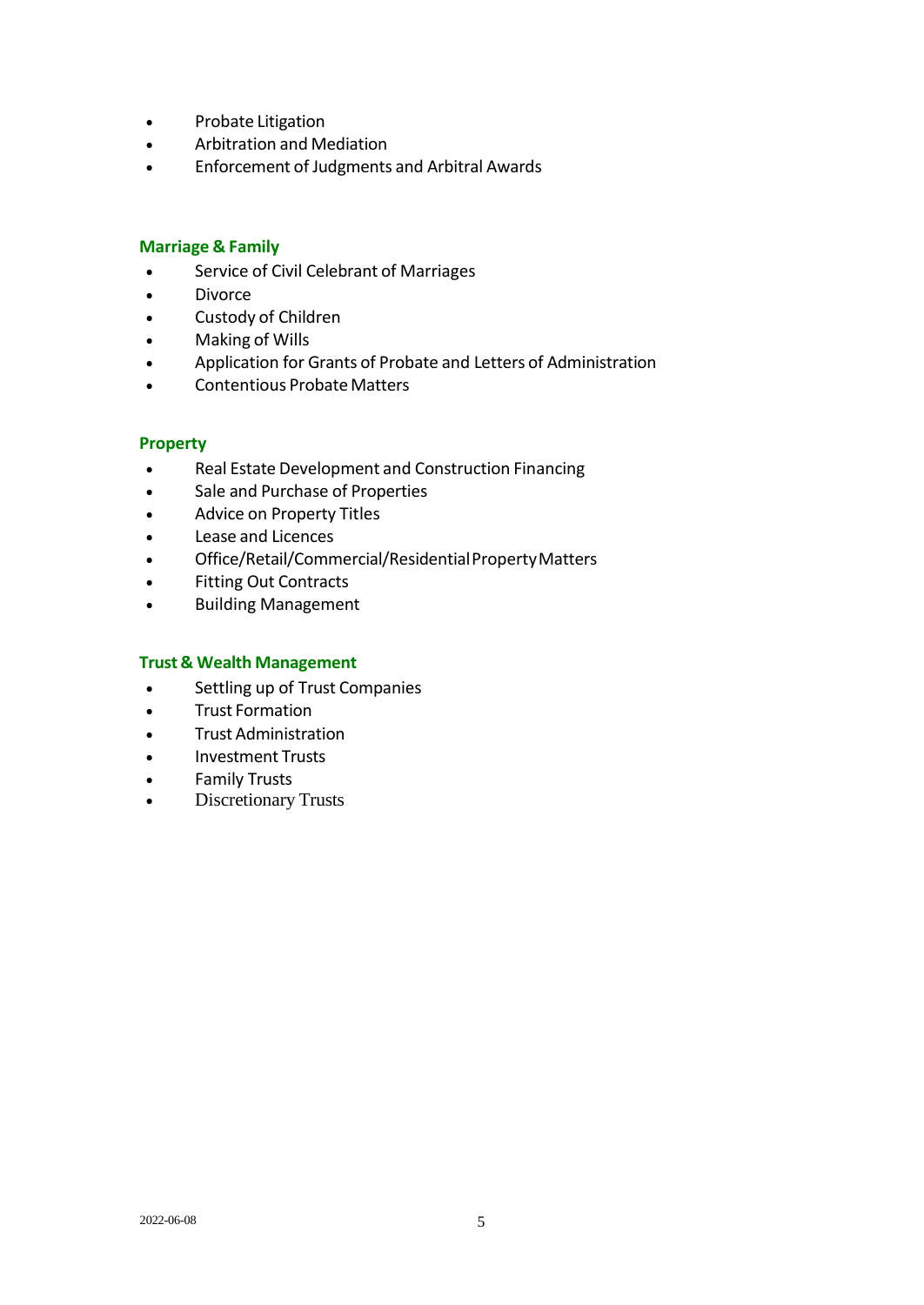## **Lawyers**

## **Partners**







Christine Koo Simon SH Ip, JP Simon C.W. Wong Nick T. H. Wong





Albert T. P. Tang Dennis W. L. Tse Fanny Lee

W.S. Szeto Stanley Chan Jean HC Wong Helen H. T. Kwan

**Consultants/Associates**

Kelvin CK Lin Rocky Chan

2022-06-08 6